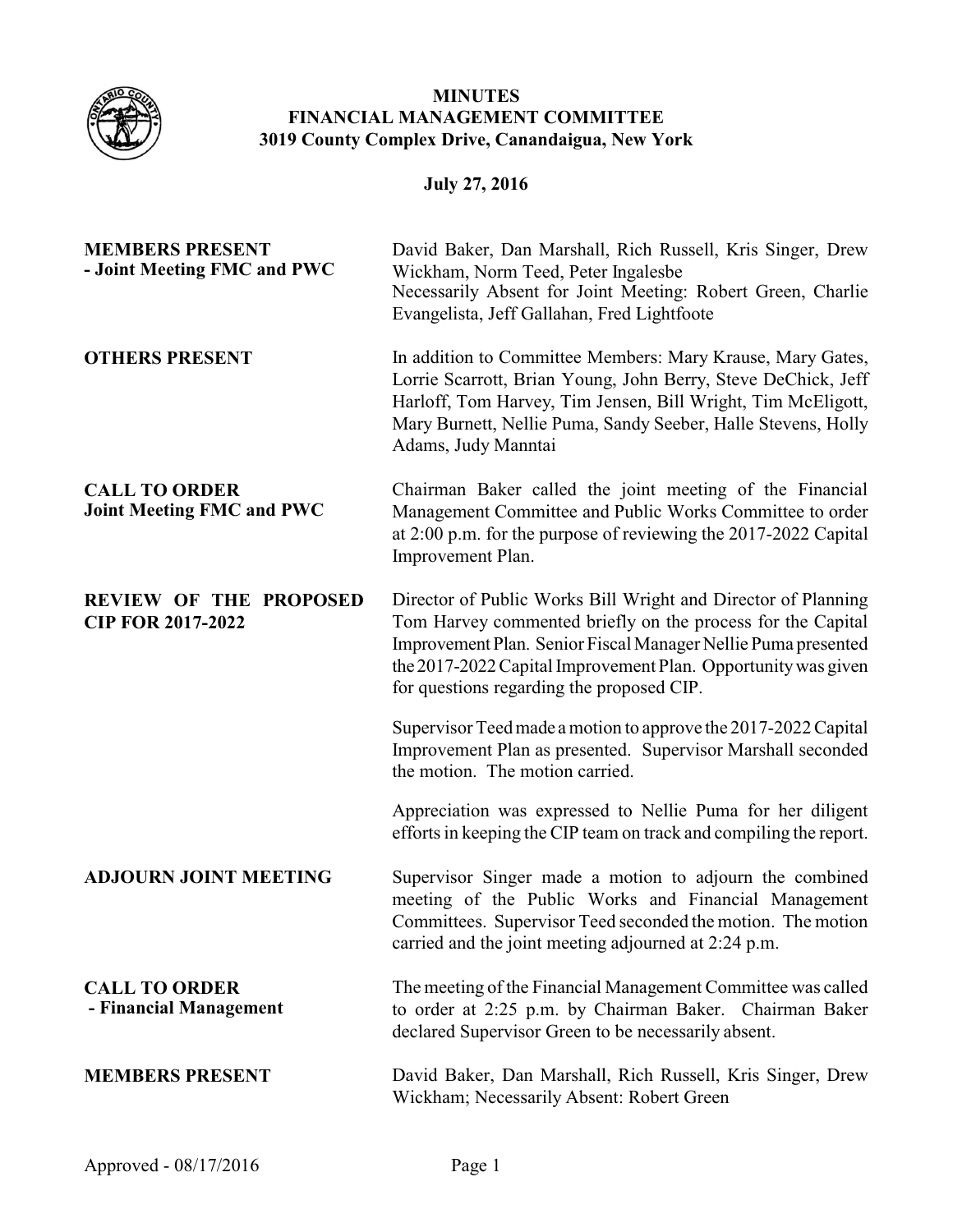**PUBLIC SAFETY**

- < **Resolution:** *Sheriff ~ Authorization to Apply for 2016- 2017 Public Safety Answering Points Operations Grant from NYS Division of Homeland Security and Emergency Services, Office of Interoperable and Emergency Communications*
- < **Transfer:** *Unified Court ~ Budget Transfer to Cover Shortfall in Unified Court Overtime*

### **PUBLIC WORKS**

< **Transfer:** *Public Works ~ Budget Transfer to Outfit County Truck with Snow Plow and Sander*

## **ENVIRONMENTAL QUALITY**

- < **Resolution:** *Solid Waste Management ~ Authorizing the Filing of an Application for Household Hazardous Waste Collection Grant*
- < **Resolution:** *Solid Waste Management ~ Authorization for Budget Transfer to Fund Second Household Hazardous Waste Collection and Electronic Collection Event*

**MINUTES** Supervisor Marshall made a motion to approve the minutes of the Financial Management Committee meeting on July 7, 2016, as presented. Supervisor Wickham seconded the motion. The motion carried.

> Supervisor Marshall made a motion to file the resolution authorizing the Office of Sheriff to apply for the 2016-2017 Public Safety Answering Point (PSAP) Operations Grant from the NYS Division of Homeland Security and Emergency Services, Office of Interoperable and Emergency Communications. The funds may support existing operational costs and costs associated with maintaining Next Generation 9-1-1 technologies, ongoing training and training equipment, and materials such as software. Supervisor Singer seconded the motion. The motion carried.

> Supervisor Singer made a motion to approve the budget transfer of \$42,000 to cover the shortfall in the Unified Court Security overtime line from the Jail overtime budget due to unfilled vacancies. Supervisor Wickham seconded the motion. The motion carried.

> Supervisor Russell made a motion to approve the budget transfer of \$49,813.50 to cover the cost of outfitting a 2013 10-wheel truck to provide backup snow and ice removal services for routes in Naples. Supervisor Marshall seconded the motion. The motion carried.

> Supervisor Singer made a motion to file the resolution authorizing the filing of an application for the New York State Household Hazardous Waste Collection Grant to be used for household hazardous waste programs. Supervisor Russell seconded the motion. The motion carried.

> Supervisor Russell made a motion to file the resolution authorizing a budget transfer of \$70,000 to fund the proposed Household Hazardous Waste Collection and Electronics Collection Event. Supervisor Wickham seconded the motion. The motion carried.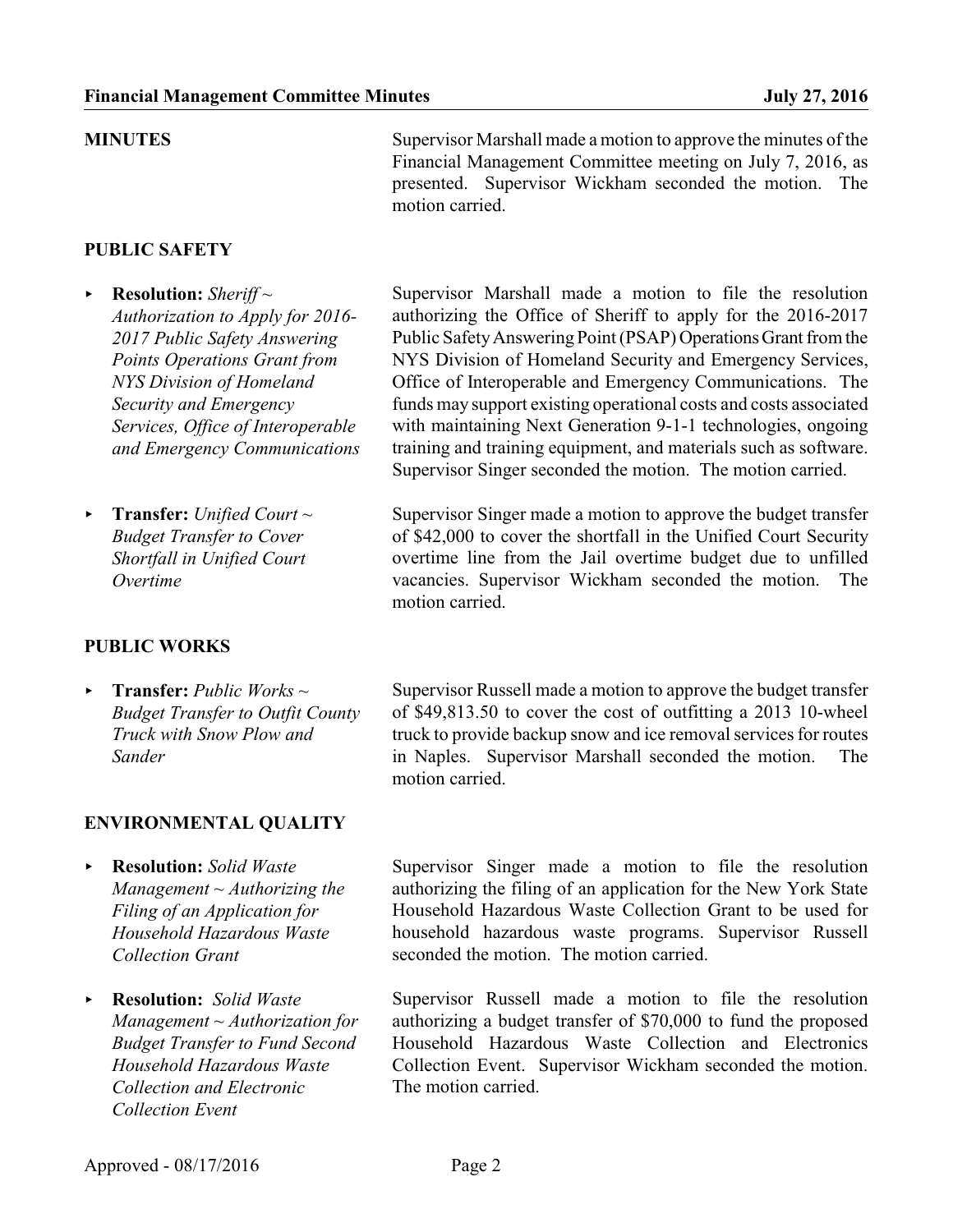# **CAPITAL PROJECTS**

| <b>Resolution: FLCC Capital</b><br>Maintenance Project ~ $CP$ 01-<br>2014: Authorization to Contract<br>with Advanced Architecture and<br>Planning | Supervisor Wickham made a motion to file the resolution to<br>accept the proposal from Advanced Architecture and Planning,<br>P.C., to provide design services for the way-finding sign locations<br>throughout the main campus and the content of the signs, in the<br>amount of \$4,200.00, and to authorize the budget transfer.<br>Supervisor Russell seconded the motion. The motion carried.                                     |
|----------------------------------------------------------------------------------------------------------------------------------------------------|----------------------------------------------------------------------------------------------------------------------------------------------------------------------------------------------------------------------------------------------------------------------------------------------------------------------------------------------------------------------------------------------------------------------------------------|
| <b>FMC STANDING</b><br><b>COMMITTEE ITEMS</b>                                                                                                      |                                                                                                                                                                                                                                                                                                                                                                                                                                        |
| 2 <sup>nd</sup> Quarter 2016<br><b>Sales Tax Distribution</b>                                                                                      | The $2^{nd}$ Quarter 2016 Sales Tax Report was briefly reviewed.<br>The County had a decrease of approximately .80% as compared<br>to the prior year $2nd$ quarter collections.                                                                                                                                                                                                                                                        |
| <b>OTHER BUSINESS</b>                                                                                                                              |                                                                                                                                                                                                                                                                                                                                                                                                                                        |
| <b>Moody's Rating</b>                                                                                                                              | Director of Finance Mary Gates reported that Ontario County has<br>once again received a credit rating of Aa1 from Moody's Investor<br>Service. "The Aa1 rating reflects the County's resilient and<br>diverse tax base, its healthy reserve and cash position, and its low<br>debt burden. It also reflects its reliance on economically sensitive<br>sales tax revenue." Moody's Investors Service, Credit Opinion, July 25,<br>2016 |
| <b>County Administrator Updates</b>                                                                                                                | County Administrator Mary Krause noted the following:<br>The successful transfer of Geneva 911 occurred on July 25.<br>An RFP will be going out for design and renovation of the<br>$\bullet$<br>Board of Supervisor's meeting space in 2018.                                                                                                                                                                                          |
| <b>County Treasurer</b>                                                                                                                            | County Treasurer Gary Baxter noted that counterfeit \$20 and<br>\$100 are being circulated in Ontario County.                                                                                                                                                                                                                                                                                                                          |
| <b>Executive Session</b>                                                                                                                           | At 2:44 p.m., Supervisor Wickham made a motion to enter into<br>Executive Session to discuss contract negotiations and confer<br>with counsel. Supervisor Russell seconded the motion.<br>The<br>motion carried. At 2:55 p.m., Supervisor Singer made a motion<br>to adjourn the Executive Session and reconvene the regular<br>meeting. Supervisor Russell seconded the motion. The motion<br>carried.                                |
| <b>ADJOURNMENT</b>                                                                                                                                 | Being no further business to come before the Committee, the<br>meeting was adjourned at 2:55 p.m. following a motion by<br>Supervisor Russell. The motion was seconded by Supervisor<br>Singer, and carried.                                                                                                                                                                                                                           |